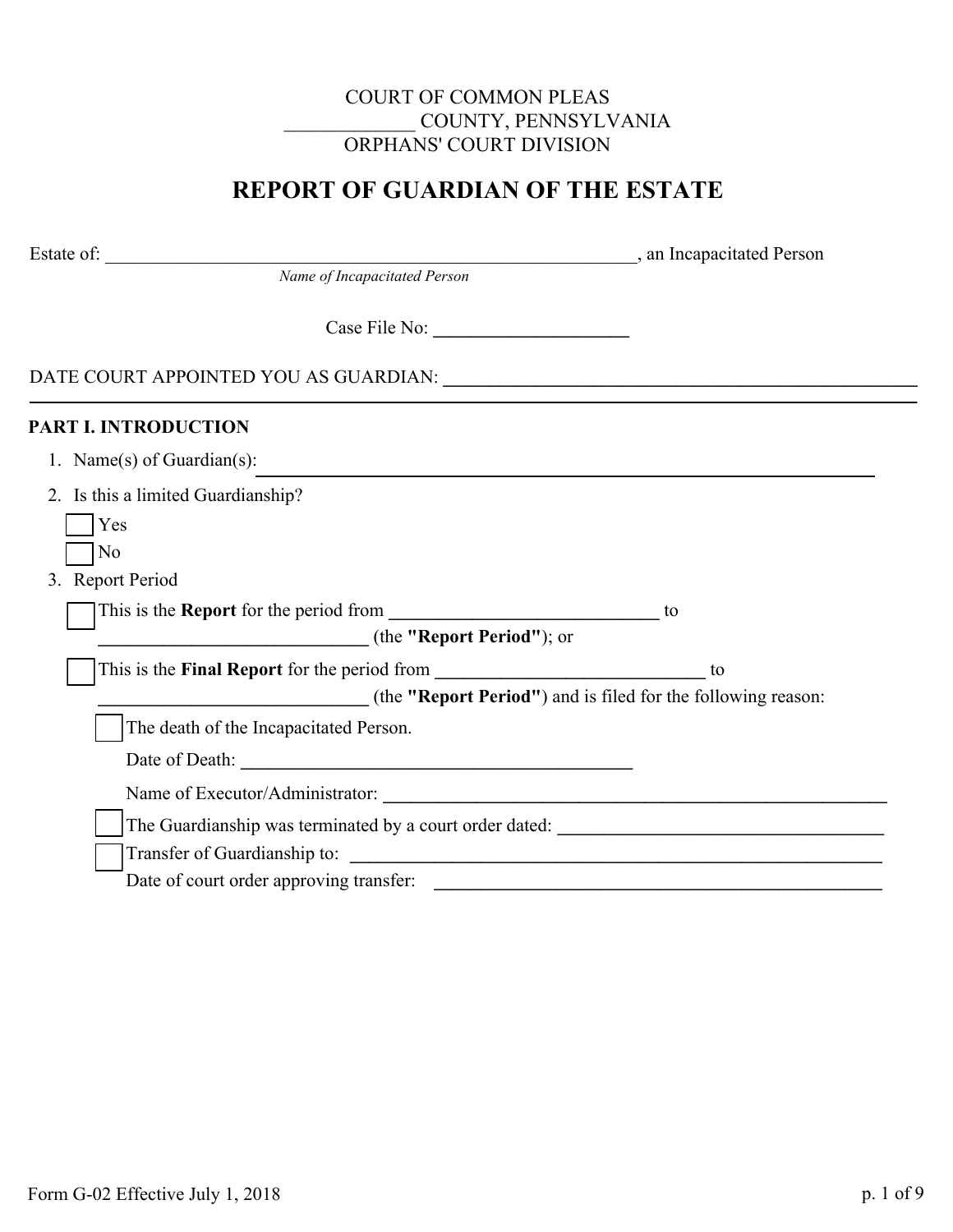## **PART II. INCOME**

1. List all sources of income received during the **Report Period:** 

| Did the Incapacitated Person receive any of the following?      |                              | <b>Amount During</b><br><b>Report Period</b> |
|-----------------------------------------------------------------|------------------------------|----------------------------------------------|
| <b>Alimony or Support</b>                                       | Yes<br>N <sub>o</sub>        |                                              |
| <b>Annuity Payments</b>                                         | N <sub>o</sub><br>Yes        |                                              |
| <b>Dividends</b>                                                | N <sub>o</sub><br>Yes        |                                              |
| <b>Interest Income</b>                                          | N <sub>o</sub><br>Yes        |                                              |
| <b>IRA Distributions</b>                                        | $\Box$ Yes<br>N <sub>o</sub> |                                              |
| <b>Long Term Care Insurance Benefits</b>                        | Yes<br>N <sub>o</sub>        |                                              |
| Pension/Retirement Benefits (for example: 401(k), 403(b), etc.) | Yes<br>No                    |                                              |
| <b>Public Assistance</b>                                        | No<br>Yes                    |                                              |
| <b>Rental Property Income</b>                                   | Yes<br>No                    |                                              |
| Royalties (including from mineral and land rights)              | No<br>Yes                    |                                              |
| <b>Social Security Benefits (Retirement, Disability, SSI)</b>   | No<br>Yes                    |                                              |
| <b>Tax Refund</b>                                               | N <sub>o</sub><br>Yes        |                                              |
| <b>Trust Income</b>                                             | No<br>Yes                    |                                              |
| Veterans Benefits (disability/pension/aid and attendance)       | No<br>Yes                    |                                              |
| <b>Wages</b>                                                    | N <sub>o</sub><br>Yes        |                                              |
| <b>Worker's Compensation Benefits</b>                           | Yes<br>No                    |                                              |
| Other                                                           | No<br>Yes                    |                                              |
|                                                                 | <b>TOTAL</b>                 | \$0.00                                       |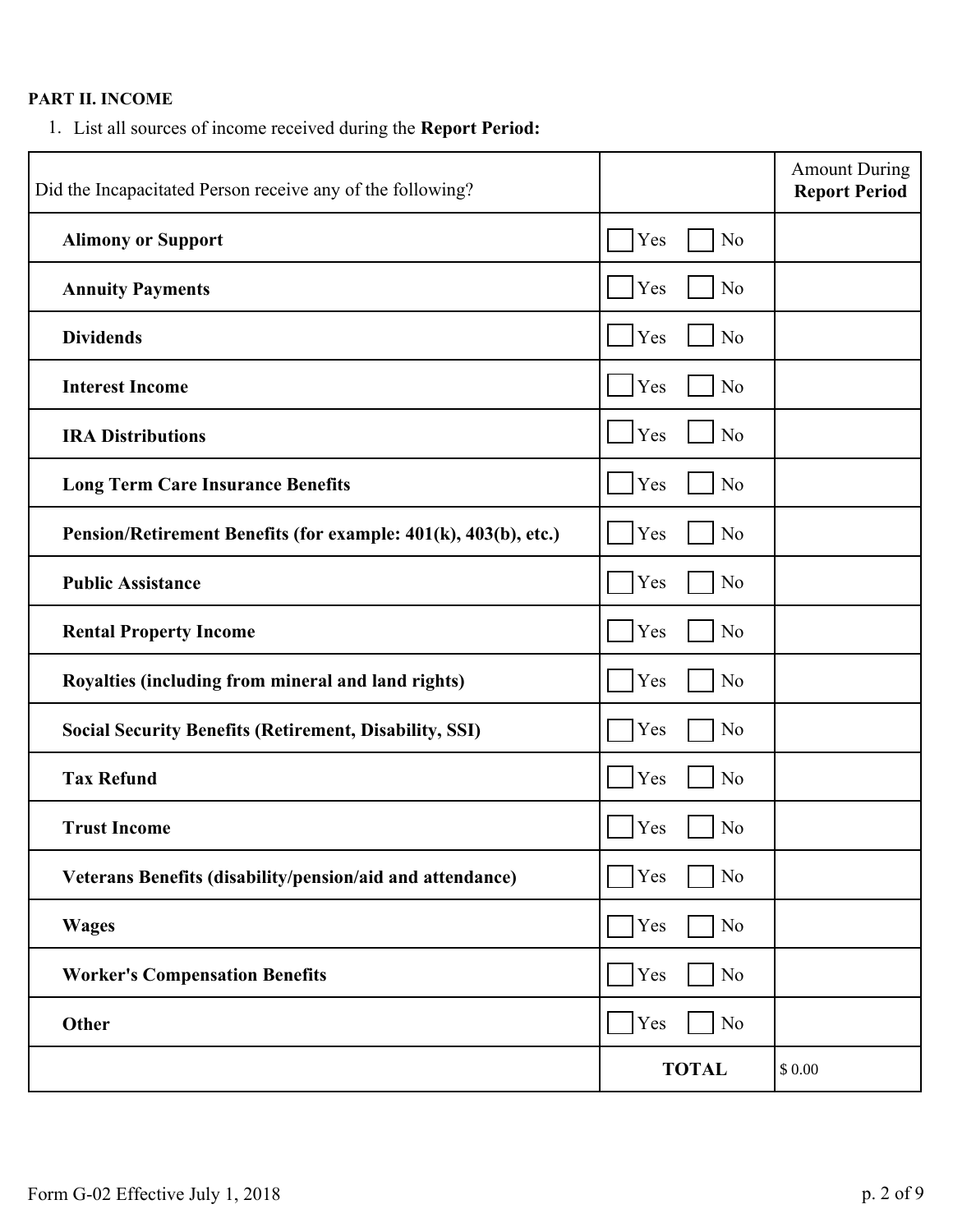## **PART III. ANNUAL EXPENSES**

1. List all payments made for the care and maintenance of the Incapacitated Person during the **Report Period**.

| Expense                                                       | To Whom Was It Paid? | Total for<br><b>Report Period</b> |
|---------------------------------------------------------------|----------------------|-----------------------------------|
| <b>Auto Insurance</b>                                         |                      |                                   |
| <b>Cable/Satellite/Internet</b>                               |                      |                                   |
| <b>Child/Spousal Support/Alimony</b>                          |                      |                                   |
| <b>Clothing</b>                                               |                      |                                   |
| <b>Condo/Co-op Assessments</b>                                |                      |                                   |
| Debt (incurred prior to your appointment)                     |                      |                                   |
| <b>Entertainment</b>                                          |                      |                                   |
| <b>Fees/Costs Paid to Guardian</b>                            |                      |                                   |
| Food                                                          |                      |                                   |
| <b>Gifts - Personal or Charitable</b>                         |                      |                                   |
| <b>Home Health Care/Personal Aide</b>                         |                      |                                   |
| <b>Homeowners Insurance</b>                                   |                      |                                   |
| Home/Property Maintenance & Repair                            |                      |                                   |
| <b>Income Taxes</b>                                           |                      |                                   |
| <b>Life Insurance Premiums</b>                                |                      |                                   |
| <b>Medical Insurance Premiums</b>                             |                      |                                   |
| <b>Medical Expenses</b>                                       |                      |                                   |
| <b>Medicine</b>                                               |                      |                                   |
| Mortgage                                                      |                      |                                   |
| <b>Nursing Home/Assisted Living/Institutionalized</b><br>Care |                      |                                   |
| <b>Personal Expenses (including allowance)</b>                |                      |                                   |
| <b>Phone/Cell Phone</b>                                       |                      |                                   |
| <b>Real Estate Taxes</b>                                      |                      |                                   |
| Rent                                                          |                      |                                   |
| <b>Utilities</b>                                              |                      |                                   |
| Other                                                         |                      |                                   |
|                                                               | <b>TOTAL</b>         | \$0.00                            |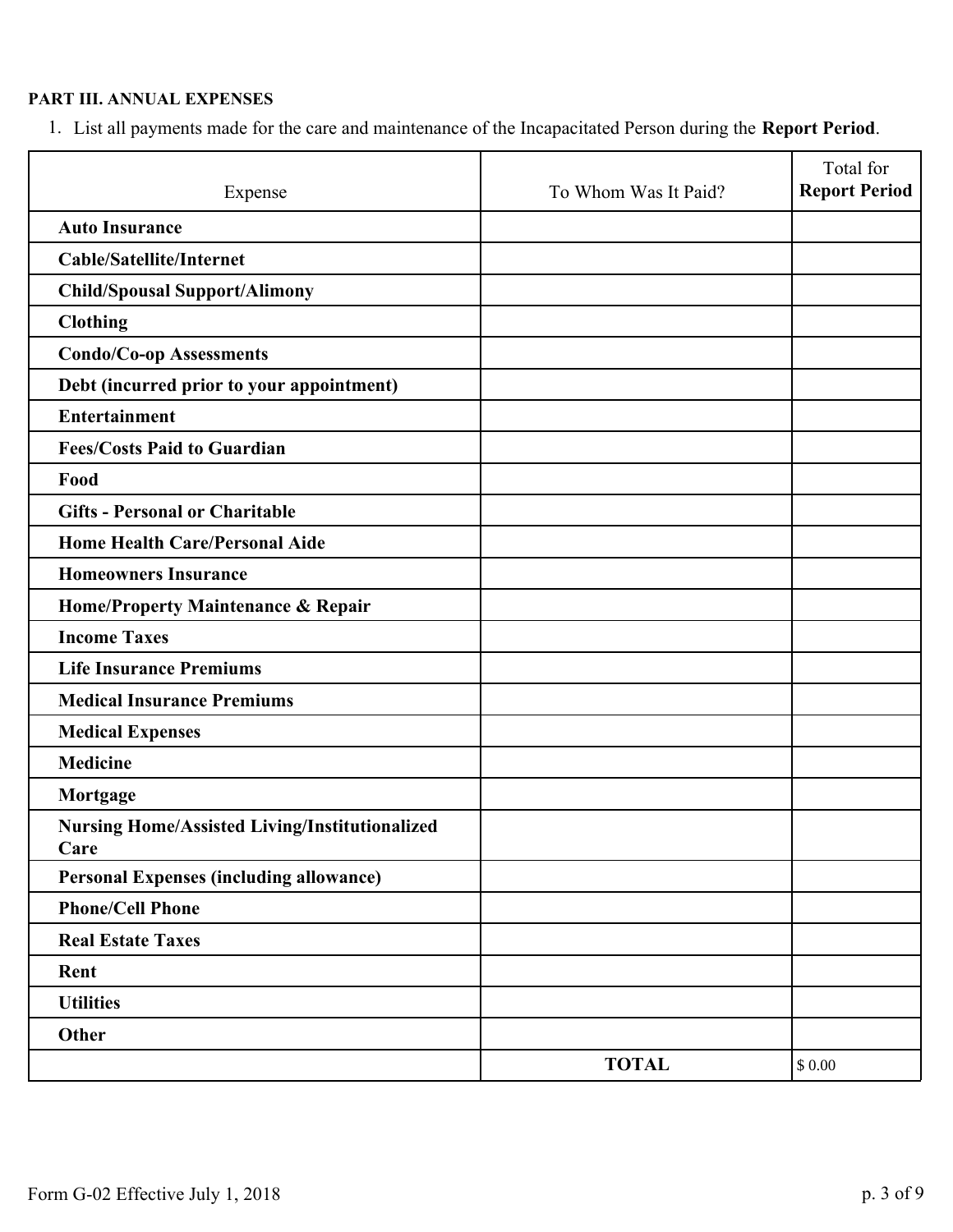|    | 2. Does the Incapacitated Person have a credit card(s)?<br>Yes<br>No                                              |         |
|----|-------------------------------------------------------------------------------------------------------------------|---------|
|    | Yes<br>No<br>If yes, has it been used during this report period?                                                  |         |
|    | What is the current balance on the credit card $(s)$ ?                                                            |         |
|    | PART IV. COMPARING INCOME AND EXPENSES                                                                            |         |
| 1. | Total Income (Part II, Question 1 TOTAL):                                                                         | \$ 0.00 |
| 2. | Unspent Income from Previous Year (Part IV, Question 5 from Last Year's Report):                                  |         |
|    | 3. Add lines 1 and 2 together to calculate this year's TOTAL INCOME:                                              | \$0.00  |
| 4. | Total Expense (Part III, Question 1 TOTAL):                                                                       | \$0.00  |
| 5. | Subtract line 4 from line 3.<br>If amount is positive, enter it here to show UNSPENT INCOME, otherwise enter \$0: | \$ 0.00 |
| 6. | Subtract line 4 from line 3.                                                                                      |         |
|    | If amount is negative, enter it here to show PRINCIPAL SPENT, otherwise enter \$0:                                | \$0.00  |
|    | 7. Is line 6, PRINCIPAL SPENT, greater than \$0?                                                                  |         |
|    | Yes                                                                                                               |         |
|    | No                                                                                                                |         |
|    | If yes, was a court order obtained?                                                                               |         |
|    | Yes - Date of Court Order:                                                                                        |         |
|    | No - Explain why court approval was not obtained:                                                                 |         |

### **PART V. ASSETS**

- 1. What was the value of the assets reported on the Inventory?
- 2. List any additional assets received during the **Report Period** (for example: gifts, inheritance, burial account, lawsuit recovery, etc.)

| \$ 0.00<br>If amount is negative, enter it here to show PRINCIPAL SPENT, otherwise enter \$0:                                             |                      |
|-------------------------------------------------------------------------------------------------------------------------------------------|----------------------|
| Is line 6, PRINCIPAL SPENT, greater than \$0?                                                                                             |                      |
| Yes                                                                                                                                       |                      |
| No                                                                                                                                        |                      |
| If yes, was a court order obtained?                                                                                                       |                      |
| Yes - Date of Court Order:                                                                                                                |                      |
| No - Explain why court approval was not obtained:                                                                                         |                      |
|                                                                                                                                           |                      |
|                                                                                                                                           |                      |
| <b>TV. ASSETS</b>                                                                                                                         |                      |
|                                                                                                                                           |                      |
| What was the value of the assets reported on the Inventory?                                                                               |                      |
| List any additional assets received during the Report Period (for example: gifts, inheritance, burial account,<br>lawsuit recovery, etc.) |                      |
|                                                                                                                                           |                      |
| Description/Source                                                                                                                        | Value at the end of  |
|                                                                                                                                           | <b>Report Period</b> |
|                                                                                                                                           |                      |
|                                                                                                                                           |                      |
|                                                                                                                                           |                      |
|                                                                                                                                           |                      |
|                                                                                                                                           |                      |
| $\textbf{TOTAL}$ \$ 0.00                                                                                                                  |                      |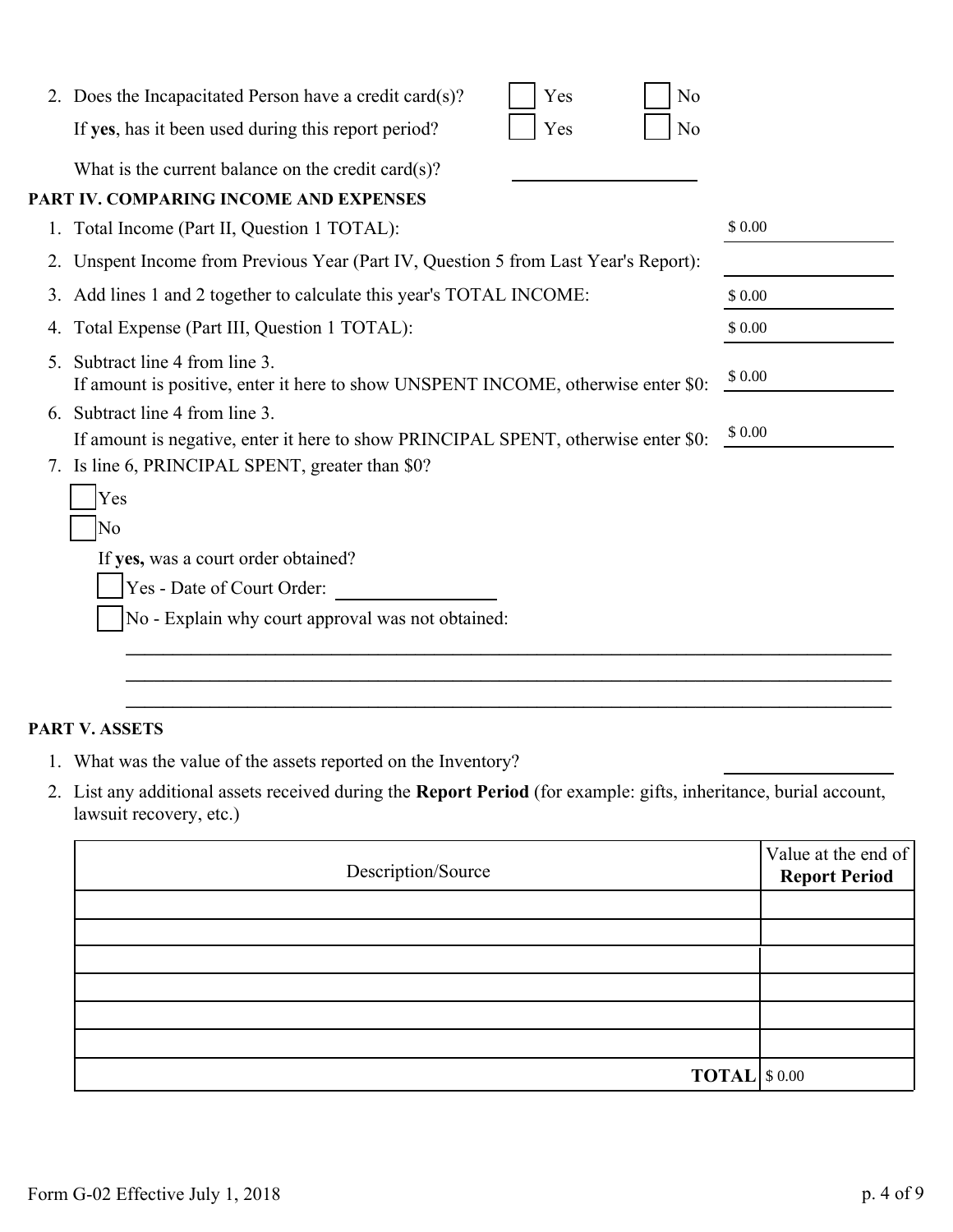3. Where are **all** the assets deposited or held at the end of the **Report Period**?

| List of Assets: Type and Location                                      | Co-Owners |                      | Value at the end of<br><b>Report Period</b> |
|------------------------------------------------------------------------|-----------|----------------------|---------------------------------------------|
|                                                                        |           |                      |                                             |
|                                                                        |           |                      |                                             |
|                                                                        |           |                      |                                             |
|                                                                        |           |                      |                                             |
|                                                                        |           |                      |                                             |
|                                                                        |           |                      |                                             |
|                                                                        |           |                      |                                             |
|                                                                        |           |                      |                                             |
|                                                                        |           | <b>TOTAL</b> \$ 0.00 |                                             |
| Yes - Answer Questions a - e<br>$\log$                                 |           |                      |                                             |
| b. Does the Incapacitated Person live in the house/condo/co-op?        |           |                      | Yes<br>N <sub>o</sub>                       |
| c. If purchased during the Report Period, what was the purchase price? |           |                      |                                             |
|                                                                        |           |                      |                                             |
| e. Was a court order obtained if property was purchased or sold?       |           |                      |                                             |
|                                                                        |           |                      |                                             |
| Yes - Date of Court Order:                                             |           |                      |                                             |
| No - Explain why court approval was not obtained:                      |           |                      |                                             |
|                                                                        |           |                      |                                             |
|                                                                        |           |                      |                                             |
|                                                                        |           |                      |                                             |

5. List any assets transferred to a third party such as a spouse or child.

| <b>Asset</b> | <b>Transferred To</b> | Relationship<br>to IP | Amount | <b>Order Date or</b><br><b>Reason Not Approved</b> |
|--------------|-----------------------|-----------------------|--------|----------------------------------------------------|
|              |                       |                       |        |                                                    |
|              |                       |                       |        |                                                    |
|              |                       |                       |        |                                                    |
|              |                       |                       |        |                                                    |

4.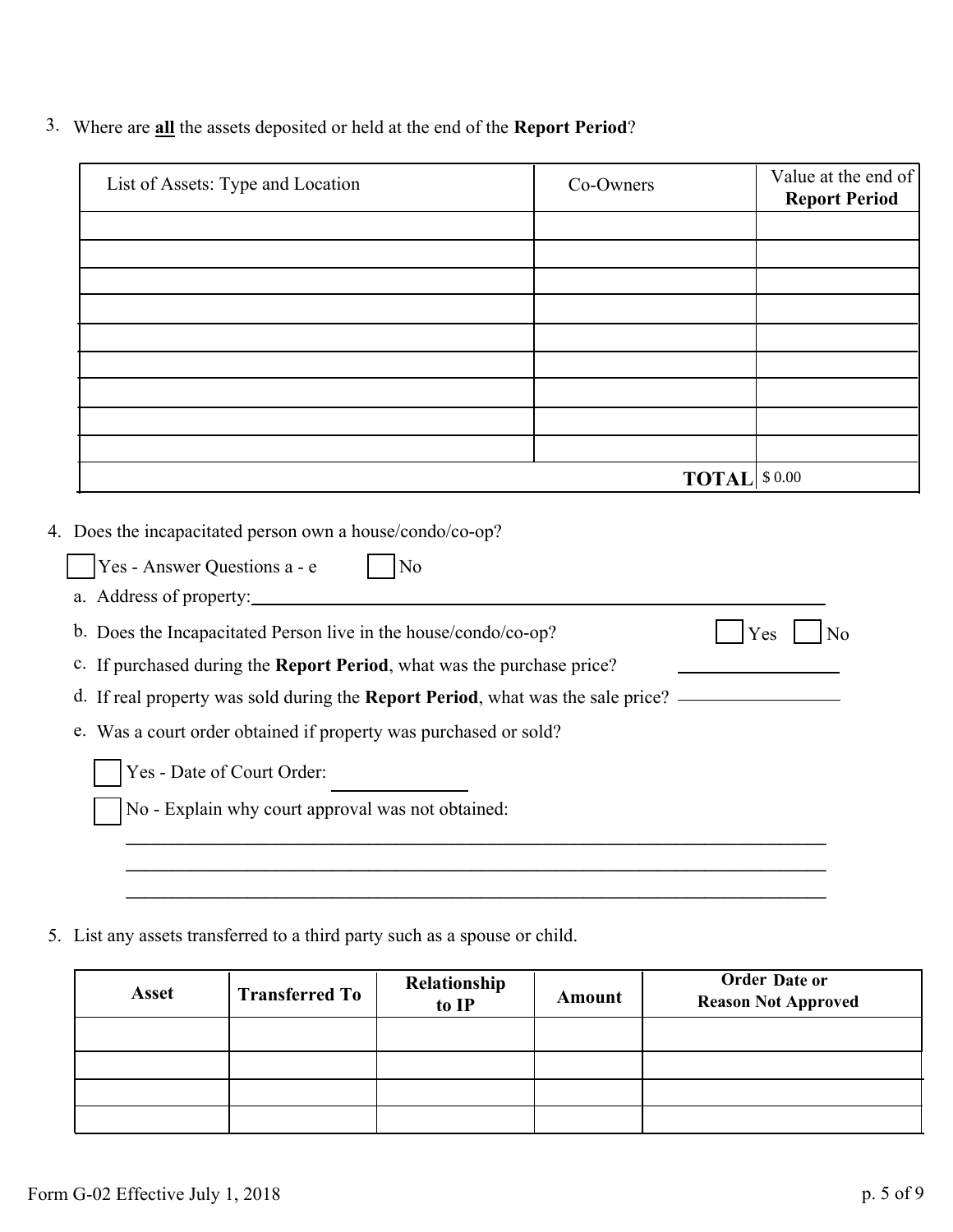### **PART VI. GUARDIAN'S COMPENSATION**

- 1. Did the Guardian receive compensation during the **Report Period**?
	- $Yes Complete the table below \t | No Skip to Question 3$

| Amount | Guardian Name | Is Amount Based on<br>Hourly, Monthly or Annual Fee? |
|--------|---------------|------------------------------------------------------|
|        |               |                                                      |
|        |               |                                                      |
|        |               |                                                      |

**\_\_\_\_\_\_\_\_\_\_\_\_\_\_\_\_\_\_\_\_\_\_\_\_\_\_\_\_\_\_\_\_\_\_\_\_\_\_\_\_\_\_\_\_\_\_\_\_\_\_\_\_\_\_\_\_\_\_\_\_\_\_\_\_\_\_\_\_\_\_\_\_\_\_\_\_\_\_\_\_\_\_ \_\_\_\_\_\_\_\_\_\_\_\_\_\_\_\_\_\_\_\_\_\_\_\_\_\_\_\_\_\_\_\_\_\_\_\_\_\_\_\_\_\_\_\_\_\_\_\_\_\_\_\_\_\_\_\_\_\_\_\_\_\_\_\_\_\_\_\_\_\_\_\_\_\_\_\_\_\_\_\_\_\_ \_\_\_\_\_\_\_\_\_\_\_\_\_\_\_\_\_\_\_\_\_\_\_\_\_\_\_\_\_\_\_\_\_\_\_\_\_\_\_\_\_\_\_\_\_\_\_\_\_\_\_\_\_\_\_\_\_\_\_\_\_\_\_\_\_\_\_\_\_\_\_\_\_\_\_\_\_\_\_\_\_\_**

## 2. Was the compensation approved by the court?

No - Explain why court approval was not obtained:

3. Have you maintained a log of your activities as guardian?

 $\begin{array}{|c|c|c|c|c|c|c|c|} \hline \text{Yes - Attach a copy} & & \text{No} \\\hline \end{array}$ 

## **PART VII. ATTORNEY'S FEES**

1. Were attorney's fees paid during the **Report Period?**

 $Yes - Complete the table below \t | No - Skip to Part VIII$ 

Amount Name of Counsel Hourly Rate # of Hours Order Date or Reason Not Approved

#### **PART VIII. REPRESENTATIVE PAYEE**

1a. Social Security Administration (SSA) Benefits

The Incapacitated Person does not receive SSA benefits.

The Guardian acts as the representative payee - attach a copy of the report provided to the SSA during this **Report Period**.

The Guardian is not the representative payee for SSA benefits. The payee is**\_\_\_\_\_\_\_\_\_\_\_\_\_\_\_\_\_\_\_\_\_\_.**

¨

 $\ddot{\phantom{a}}$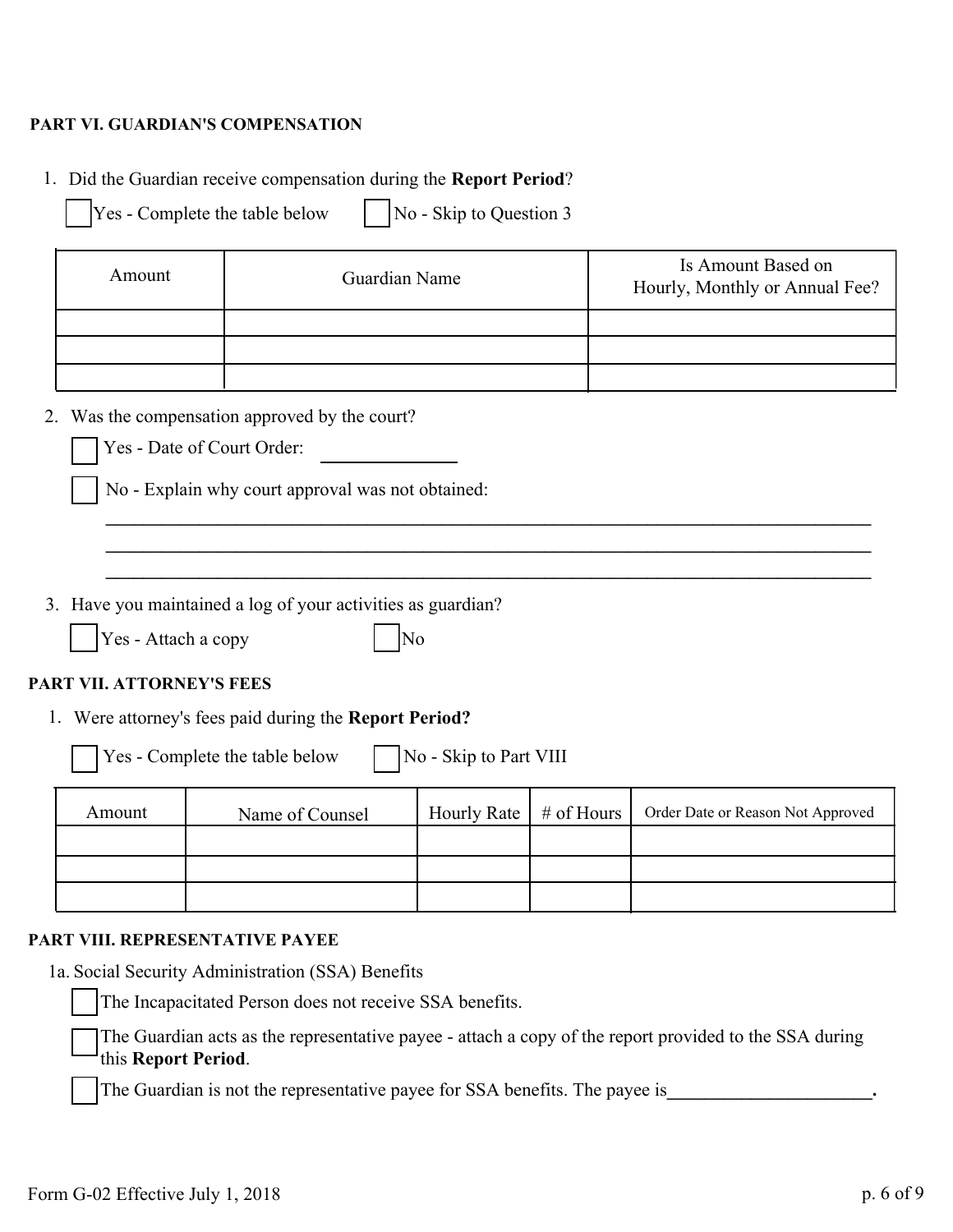| 1b. Veterans Administration (VA) Benefits                                                                                   |
|-----------------------------------------------------------------------------------------------------------------------------|
| The Incapacitated Person does not receive VA benefits.                                                                      |
| The Guardian acts as the representative payee - attach a copy of the report provided to the VA during                       |
| this Report Period.                                                                                                         |
| The Guardian is not the representative payee for VA benefits. The payee is                                                  |
| PART IX. SURETY INFORMATION                                                                                                 |
| 1. Was a surety bond required?                                                                                              |
| Yes - In what amount<br>- and then answer Questions a - b.                                                                  |
| No - The court waived a surety bond, skip to Question 2.                                                                    |
| a. Is the surety bond still in effect?                                                                                      |
| Yes                                                                                                                         |
| No - Provide an explanation as to why not.                                                                                  |
|                                                                                                                             |
|                                                                                                                             |
|                                                                                                                             |
| Is the value of the estate at the end of the Report Period greater than the amount reported at the end of<br>$\mathbf{b}$ . |
| the prior report period?<br>Yes                                                                                             |
| N <sub>o</sub>                                                                                                              |
| If yes, has the amount of the surety bond been increased?                                                                   |
| Yes. To what amount:                                                                                                        |
| No                                                                                                                          |
|                                                                                                                             |
| 2. If you are a professional guardian, agency or an attorney serving as guardian, do you have                               |
| professional/guardian liability insurance that covers theft?                                                                |
| Yes - Answer Question a and b.                                                                                              |
| No - Skip to Part X.                                                                                                        |
| N/A                                                                                                                         |
| Are the coverage limits greater than the assets (Part V, Question 3)?<br>a.                                                 |
| Yes                                                                                                                         |
| No                                                                                                                          |
| b. Describe the deductible and any exclusions.                                                                              |
|                                                                                                                             |
|                                                                                                                             |

**\_\_\_\_\_\_\_\_\_\_\_\_\_\_\_\_\_\_\_\_\_\_\_\_\_\_\_\_\_\_\_\_\_\_\_\_\_\_\_\_\_\_\_\_\_\_\_\_\_\_\_\_\_\_\_\_\_\_\_\_\_\_\_\_\_\_\_\_\_\_\_\_\_\_\_\_\_\_\_\_\_\_**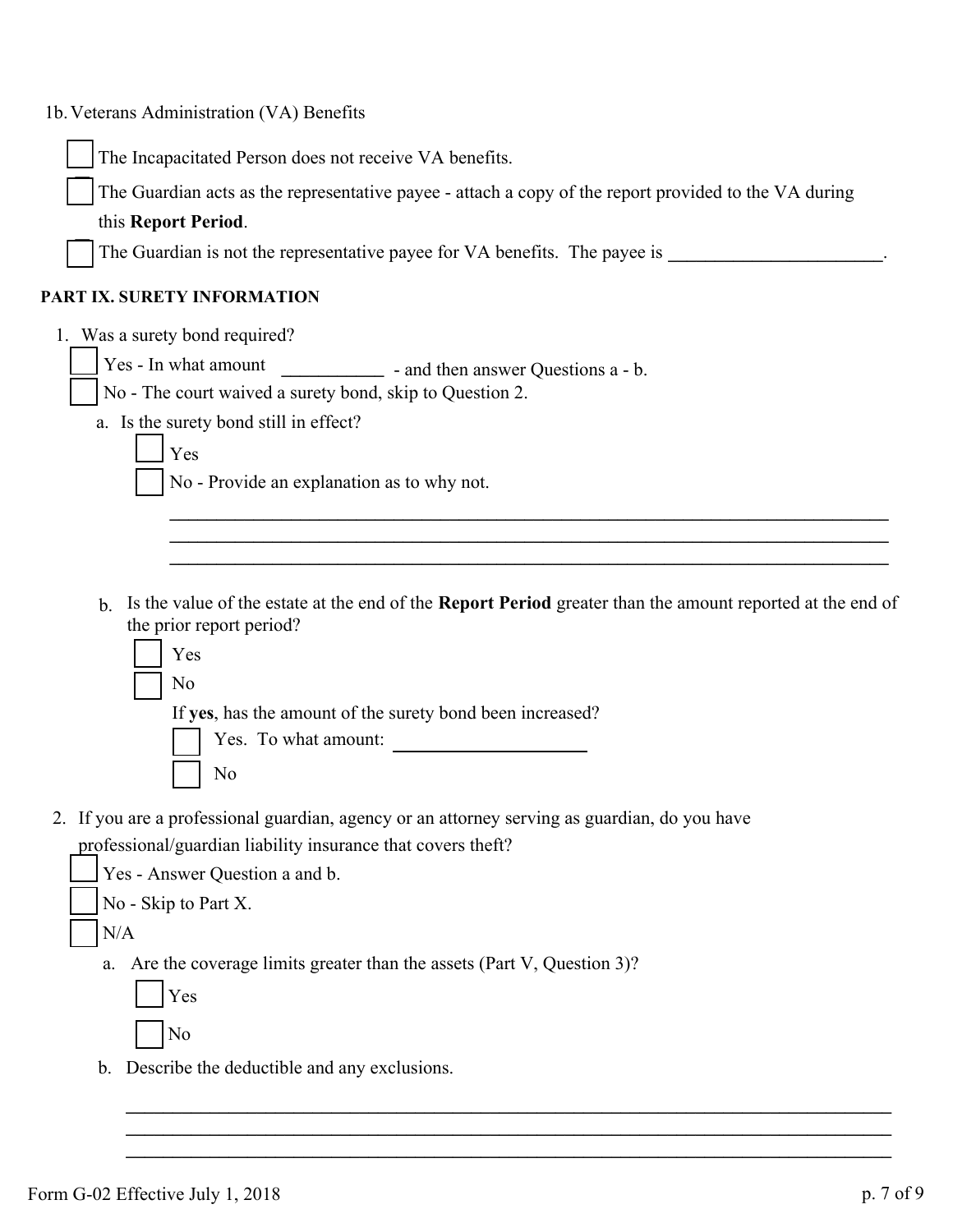#### **PART X. GUARDIAN INFORMATION**

- 1. During this **Report Period**, did any guardian participate in guardianship training?
	- Yes

No

If yes, provide the following information:

| Guardian Name                                                                    |                     | Dates of Training | Provider                                                                                          | <b>Training Description</b>                                                                                  |
|----------------------------------------------------------------------------------|---------------------|-------------------|---------------------------------------------------------------------------------------------------|--------------------------------------------------------------------------------------------------------------|
|                                                                                  | <b>Starting</b>     | Ending            |                                                                                                   |                                                                                                              |
|                                                                                  |                     |                   |                                                                                                   |                                                                                                              |
|                                                                                  |                     |                   |                                                                                                   |                                                                                                              |
|                                                                                  |                     |                   |                                                                                                   |                                                                                                              |
|                                                                                  |                     |                   |                                                                                                   |                                                                                                              |
| 2.                                                                               |                     |                   |                                                                                                   | During this Report Period, have any judgments been filed against any guardian, or has any guardian filed for |
| bankruptcy protection?<br>Yes - Please describe                                  | N <sub>o</sub>      |                   |                                                                                                   |                                                                                                              |
| Guardian Name                                                                    | Description         |                   |                                                                                                   |                                                                                                              |
|                                                                                  |                     |                   |                                                                                                   |                                                                                                              |
|                                                                                  |                     |                   |                                                                                                   |                                                                                                              |
| 3.                                                                               |                     |                   | During this Report Period, was any guardian charged with or convicted of a crime?                 |                                                                                                              |
| Yes - Please describe                                                            | $\overline{N_0}$    |                   |                                                                                                   |                                                                                                              |
| Guardian Name                                                                    | Description         |                   |                                                                                                   |                                                                                                              |
|                                                                                  |                     |                   |                                                                                                   |                                                                                                              |
| 4. Is there any reason any guardian cannot continue to serve as guardian?        |                     |                   |                                                                                                   |                                                                                                              |
| Yes - Please describe                                                            | $\overline{\rm No}$ |                   |                                                                                                   |                                                                                                              |
| Guardian Name                                                                    | Description         |                   |                                                                                                   |                                                                                                              |
|                                                                                  |                     |                   |                                                                                                   |                                                                                                              |
|                                                                                  |                     |                   |                                                                                                   |                                                                                                              |
|                                                                                  |                     |                   |                                                                                                   |                                                                                                              |
| PART XI. SUMMARY                                                                 |                     |                   |                                                                                                   |                                                                                                              |
|                                                                                  |                     |                   | If this is the first annual report, state the value of the assets reported on the Inventory.      |                                                                                                              |
| (Use amount from Part V, Question 1 of this Report.) (principal)                 |                     |                   |                                                                                                   |                                                                                                              |
|                                                                                  |                     |                   | If this is not the first annual report, state the Total Assets (principal) from the prior Report. |                                                                                                              |
| <sup>2.</sup> (Use TOTAL amount from Part V, Question 3 of <i>prior</i> Report.) |                     |                   |                                                                                                   |                                                                                                              |

What was the total income received during the **Report Period**? (Use the amount from Part IV, Question 3 of *this* Report.) What is the total amount of Expenses paid during the **Report Period**? (Use the amount from Part III, Question 1 of *this* Report.) 3. 4.

What are the Total Assets remaining at the end of the **Report Period**? 5. (Use the amount from Part V, Question 3 of *this* Annual Report.) What is the Unspent Income at the end of the **Report Period**? (Use the amount from Part IV, Question 5 of *this* Report.) 6. \$ 0.00 \$ 0.00

\$ 0.00

\$ 0.00